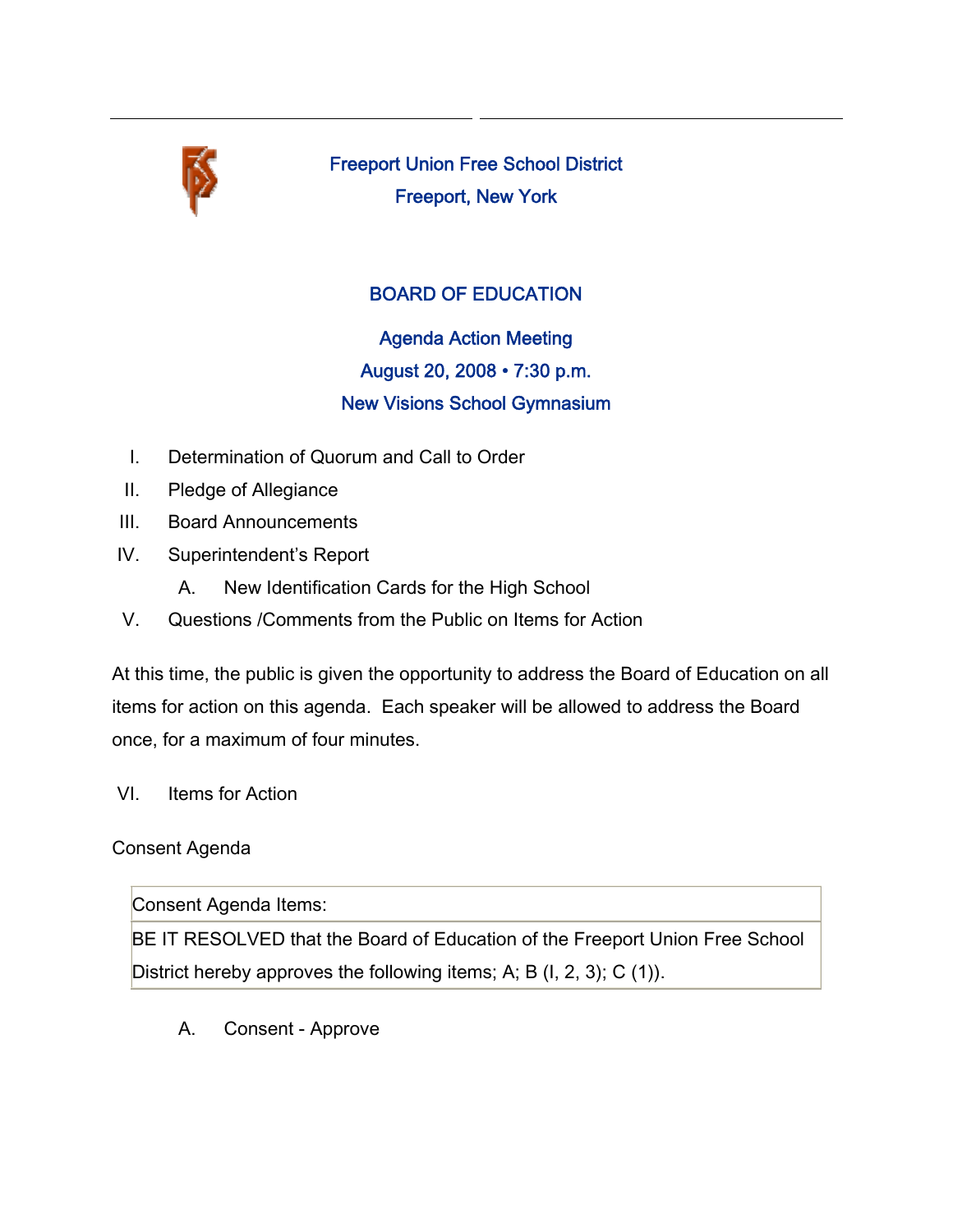Acceptance of the Minutes:

June 4, 2008; June 11, 2008; June 16, 2008; June 17, 2008; June 18, 2008; June 23, 2008; June 26, 2008; June 30, 2008

B. Consent - Approve

Personnel Action

- 1. Resignation of Staff
- 2. Appointment of Staff
- 3. Appointment of Co-Curricular Staff
- C. Consent Approve

**Education** 

3. Acceptance of the Minutes from the Committees on Special Education and Preschool Special Education

June 12, 2008; June 20, 2008; July 29, 2008; July 31, 2008; August 4, 2008; August 5, 2008.

D. Other Items for Action

**Education** 

4. Additions to the Committees for Special Education

## Finance

- 5. Resolution to Dispose of Books
- 6. Resolution to Dispose of Computers and Related Equipment
- 7. Budget Transfer